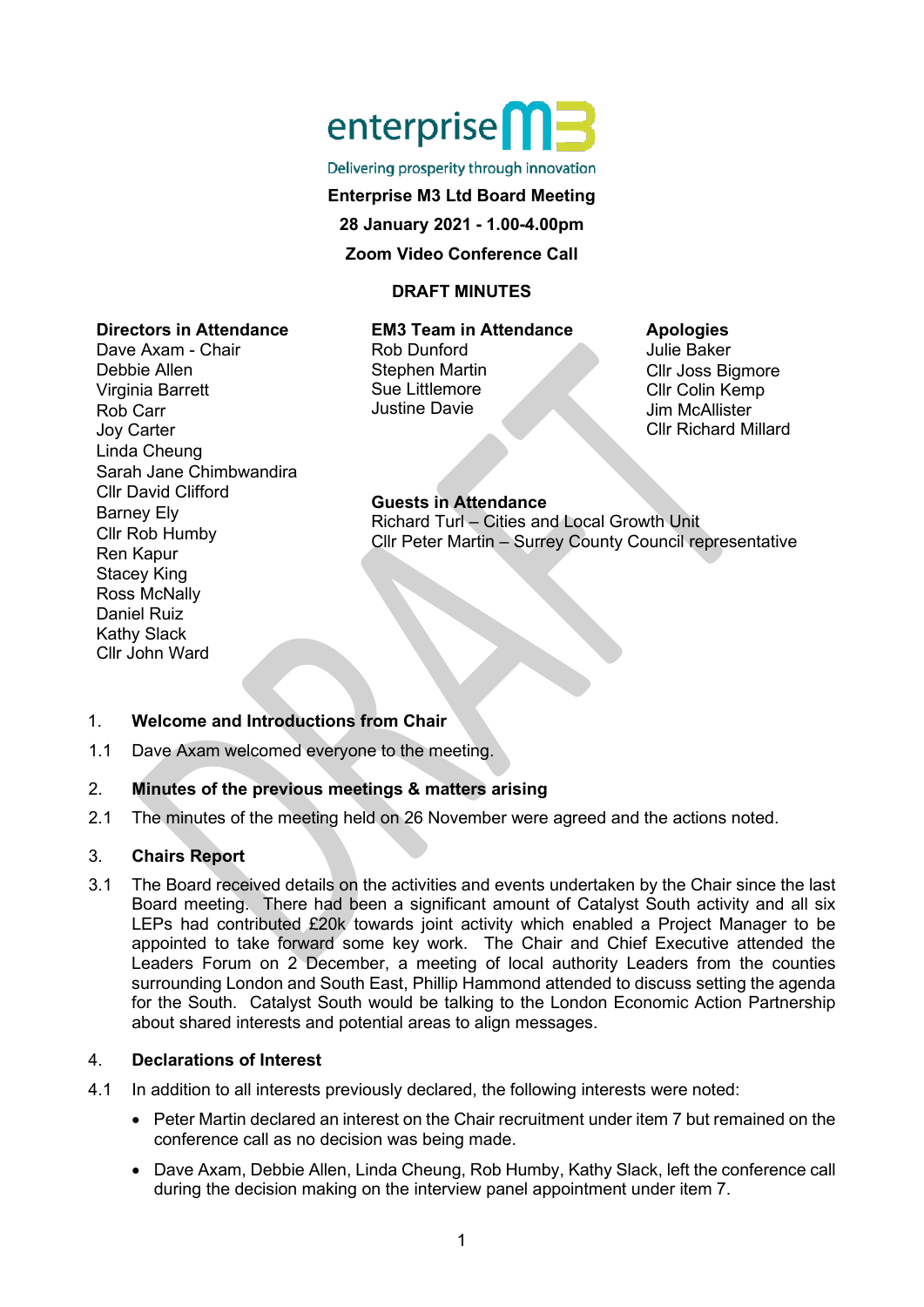• Ross McNally left the conference call during the decision making on the term extension under item 7.

## 5. **Covid-19 Intelligence and Recovery Plan**

- 5.1 The Board received a presentation setting out the current position on the economy and labour market. The unemployment and furlough figures were still a concern for the Enterprise M3 area. The number of redundancies was increasing with particular impact on the retail sector. A KPMG report had been published on retail centres and the impact on those towns reliant on commuters coming into the area for work. A report had also been published by the Centre for Cities which looked at those places that had been significantly impacted which included London, Slough and Crawley. The report also included a list of cities that had performed reasonably well which included Reading, Oxford and Aldershot (which also included Farnborough and Camberley). Heathrow passenger travel was down by 73% with cargo less impacted down by 28% as freight had been continuing. The LEP was continuing to work with Heathrow.
- 5.2 The number of enquiries on UK Transition between Christmas and New Year had been lower than expected although enquiries were now starting to pick up as issues with implementation were arising. A business survey was being carried out jointly with South Central Growth Hub cluster colleagues which had been welcomed by those businesses that had been contacted. Most of the issues from the business survey were around the impact of Covid.
- 5.3 The Board discussed the information received and the impact being experienced in the Enterprise M3 area. The intelligence slides and KPMG and Centre for Cities reports would be circulated to the Board.

| Action to be taken                                                       | By Whom                       | <b>When</b> |
|--------------------------------------------------------------------------|-------------------------------|-------------|
| Circulate intelligence slides to Board members                           | Justine Davie   February 2021 |             |
| Circulate link to the KPMG and Centre for Cities<br>reports to the Board | Justine Davie   February 2021 |             |

## 6. **Annual Performance Review**

- 6.1 Kathy Slack advised the Board on the forthcoming Annual Performance Review (APR) with Government which was being held on 9 February. The marking process for the APR had changed this year so LEPs would be rated as either met or not met on Delivery, Governance and Strategy. The evidence had already been submitted to Government and an early indication of results was that Enterprise M3 had met the criteria on all categories.
- 6.2 Kathy Slack gave a presentation to the Board looking at the past, present and future of Enterprise M3 LEP. Acknowledgement was given to Hertfordshire LEP for sharing their thoughts and insights. The future funding changes were highlighted in relation to Further Education (FE) capital funds, the Levelling Up Fund and UK Shared Prosperity Fund and the possibility of some capital funding not being administered by LEPs in future. Core funding had been confirmed for LEPs and Growth Hubs for one year. It was recognised that there was a need for a local interface with business and that this work was valued. Future Government expectations of LEPs was unclear, The Board discussed the future role of the LEP taking into account the information in the Skills for Jobs White Paper and the possibility of LEP reform. The FE White paper required Local Skills Improvement Plans (SIP) to be developed by FE colleges working with employers and local stakeholders. Barney Ely advised the Board that the SIP did not include anything different to what the Skills Advisory Panel were doing for the Skills Action Plan. It was acknowledged that even if LEPs were not leading the process they could be part of the partnership.
- 6.3 The Board view was that any changes to the role of the LEP could provide an opportunity for the LEP to become more entrepreneurial and be a change maker. The LEP would need to consider its intent and objectives and how that could be delivered. It was agreed that a full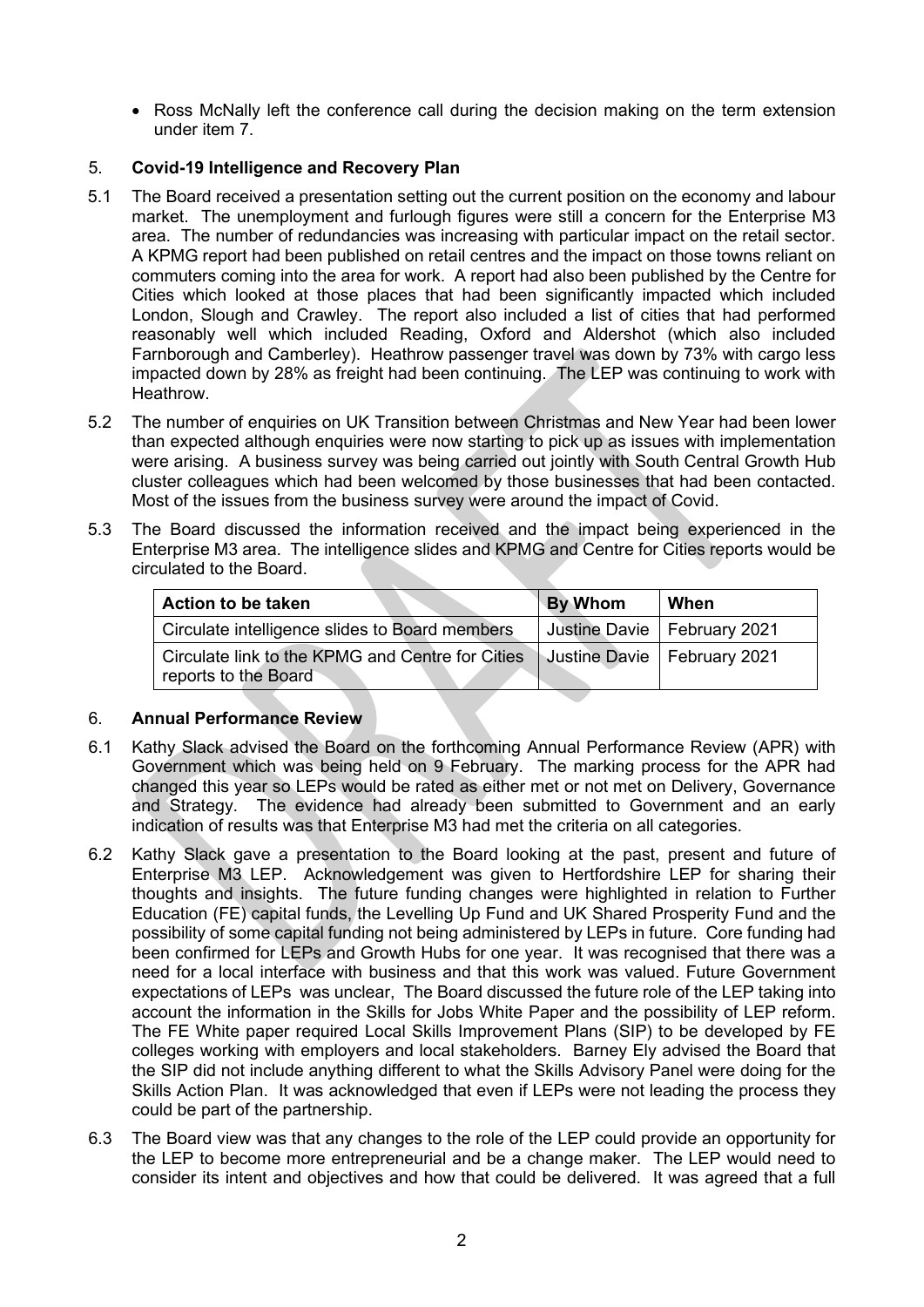Board workshop should be arranged to focus on the role of LEPs and where Enterprise M3 LEP wanted to be in the future.

| Action to be taken                                                          | By Whom   When   |            |
|-----------------------------------------------------------------------------|------------------|------------|
| Set a date for a full Board strategic workshop on<br>future role of the LEP | Justine<br>Davie | March 2021 |

## 7. **Enterprise M3 Board Appointments and Governance**

- 7.1 Linda Cheung updated the Board on the work of the Nominations Committee which last met on 19 January. The process for the start of the recruitment of a new Chair was being launched at the end of January with indicative dates for preliminary interviews at the end March, panel interviews mid to end April and Board approval sought at the end of May. The panel for the final interview was recommended by the Nominations Committee. The Board approved the interview panel as Kathy Slack, Linda Cheung, Deborah Allen and Cllr Rob Humby.
- 7.2 The Board approved the recommendation for Ross McNally's appointment as a Board Director to be extended for a second term of 3 years to January 2024. The Board noted that Daniel Ruiz had joined the Transport Action Group. The Board was advised that there were still a number of outstanding vacancies, these were on the Resources, Finance and Audit Committee, Enterprise and Innovation Action Group Chair and Nominations Committee. Any Board members interested in filling these vacancies were invited to contact Kathy Slack.
- 7.3 The Board was advised that Joy Carter was retiring from the University of Winchester so would be stepping down from Board from 1 April. The Nominations Committee would lead a recruitment process to find a replacement from the Higher Education sector.
- 7.4 Stacey King chaired the meeting during the decision making on the Chair interview panel and the extension of Ross McNally's term as a Board Director.

| <b>Action to be taken</b>                                                                                                                                                                             | By Whom              | When                   |
|-------------------------------------------------------------------------------------------------------------------------------------------------------------------------------------------------------|----------------------|------------------------|
| Board members interested in the vacancies on the<br>Resources, Finance and Audit Committee,<br>Nominations Committee or Chair of the Enterprise<br>and Innovation Action Group to contact Kathy Slack | All Board<br>members | February/March<br>2021 |

# 8. **Finance South East Contract**

- 8.1 The Board received a report requesting the extension of the contract with Finance South East (FSE) to continue to manage the EM3 Funding Escalator for a further two years. The original EM3 Funding Escalator launched in 2014 had been a £5.5m fund. A second Funding Escalator was launched in 2018 for £10m for an initial term of three years with the option to extend for up to a maximum of 10 years. To date £9.1m had been invested into the funding escalator of which £1.5m had been repaid to the LEP.
- 8.2 It was proposed that due to the good performance of the fund and the strong relationship with the FSE that the contract be extended for two years. An independent review would then be carried out in late 2022 before a decision was taken on the remaining five years. The Board agreed to the extension of the FSE contract for a further two years to July 2023.

| <b>Action to be taken</b>                                | By Whom   When |               |
|----------------------------------------------------------|----------------|---------------|
| Progress a legal agreement to extend the FSE<br>contract | Rob<br>Dunford | February 2021 |

# 9. **Capital Programme Update and Getting Building Fund**

## **a) Review the Capital Programme**

9.1 The Board received a report on the current position with the capital programme. The team had been particularly focussed on driving forward as much delivery and expenditure in 2020/21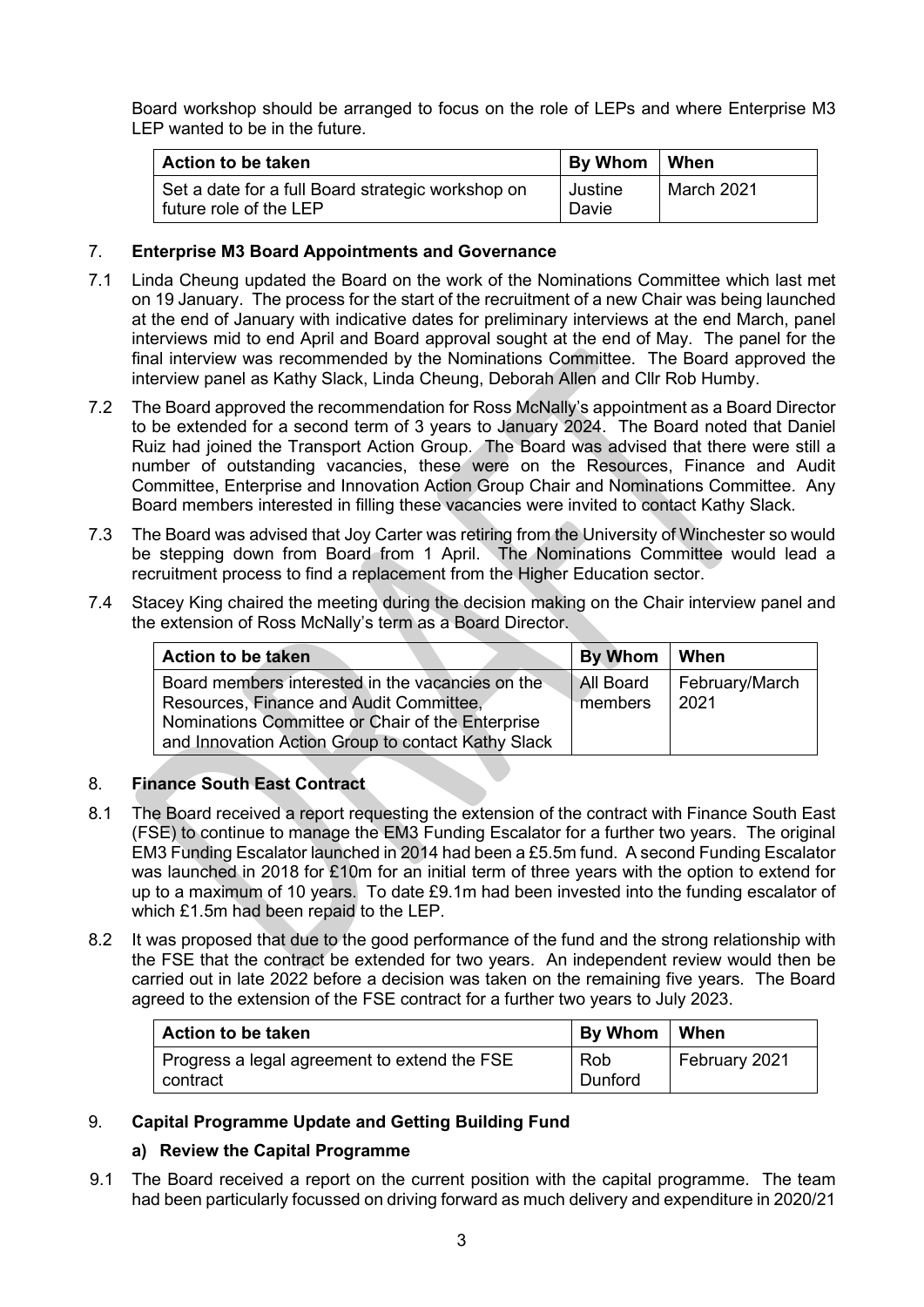as possible and were currently further ahead on the proportion of allocated spend achieved than this time last year. The jobs target been affected by Covid-19 and the reduced capacity of delivery partners had also caused some delays. Work had been carried out on freedoms and flexibilities with the Accountable Body to ensure that the LEP could maximise investment during a challenging period.

- 9.2 The report showed that the available capital funding for new projects was £600k, the figures could change if any projects were not able to spend their full allocation. The Board was advised that Fleet Town Centre Recovery Scheme was not able to proceed therefore the majority of that funding would not be claimed and had been included in the available capital funding amount.
- 9.3 The Programme Management Group (PMG) had considered the Guildford Sustainable Movement Corridor scheme at its meeting in December as it was unclear whether phase 3 was able to proceed. Guildford Borough Council and Surrey County Council had now confirmed that an agreement was in place to enable phase 3 to go ahead.
- 9.4 PMG had approved an additional £235k of funding for the Future Workspace Pilot programme. They considered three projects and agreed funding for the Simple Working proposal and delegated authority to the Chief Executive for the others which were below £250k. The process of approving the projects was expected to conclude in the next couple of weeks through executive approval under PMG delegated authority.

# **b) Getting Building Fund Update**

9.5 The Board received a report on the current position with the Getting Building Fund programme. All projects were progressing well and all contracts were either signed or very close to being signed apart from Gigabit EM3 Town and Rural project for which there was a separate update on the agenda. The team expected to meet the Government spend requirement of 50% of spend delivered by 31 March 2021.

## **c) Gigabit EM3 Town and Rural**

9.6 Rob Dunford provided a verbal update on the progress of the Gigabit EM3 Town and Rural project. At the end of September, the Board approved the project in principle with an allocation of £250k to finalise the financial and management case, address the key risks of the delivery vehicle and agree the detail of the funding package. A provider for the work had now been secured and work commenced on 22 January and was due to complete in 6-10 weeks. The funding options would be informed by the outcomes from the detailed work. The Steering Group had discussed the funding options and there was a strong steer for the LEP to fully explored the option to fund the main spine and then local authorities to fund any bolt on in their own areas. Specialist advise had been commissioned from Hill Dickinson on the legal and regulatory environment, any options considered would need to be consistent with advice from the Accountable Body. The next steps were to await the final outcome of the detailed work, assess the funding options and then report back to the Board.

| <b>Action to be taken</b>                                                                                                     | By Whom        | When       |
|-------------------------------------------------------------------------------------------------------------------------------|----------------|------------|
| Report back to the Board on the options for the<br>Gigabit EM3 Town and Rural project once the<br>detailed work had concluded | Rob<br>Dunford | March 2021 |

## 10. **Resources, Finance and Audit Committee Report**

10.1 The Board received a report from the Resources, Finance and Audit Committee (RFAC) which set out the forecast 2020/21 outturn position and sought approval for the 2021/22 revenue budget. The outturn for 2020/21 was better than had been originally forecast as additional income had been received and staff costs were lower than anticipated therefore £136k would be added to reserves at the year end. Expenditure for 2021/22 was forecast at £2.888m, which would exceed income by £660k, this would be drawn from reserves as planned. The budget forecast for the next three years showed reserves being drawn on by approximately £600k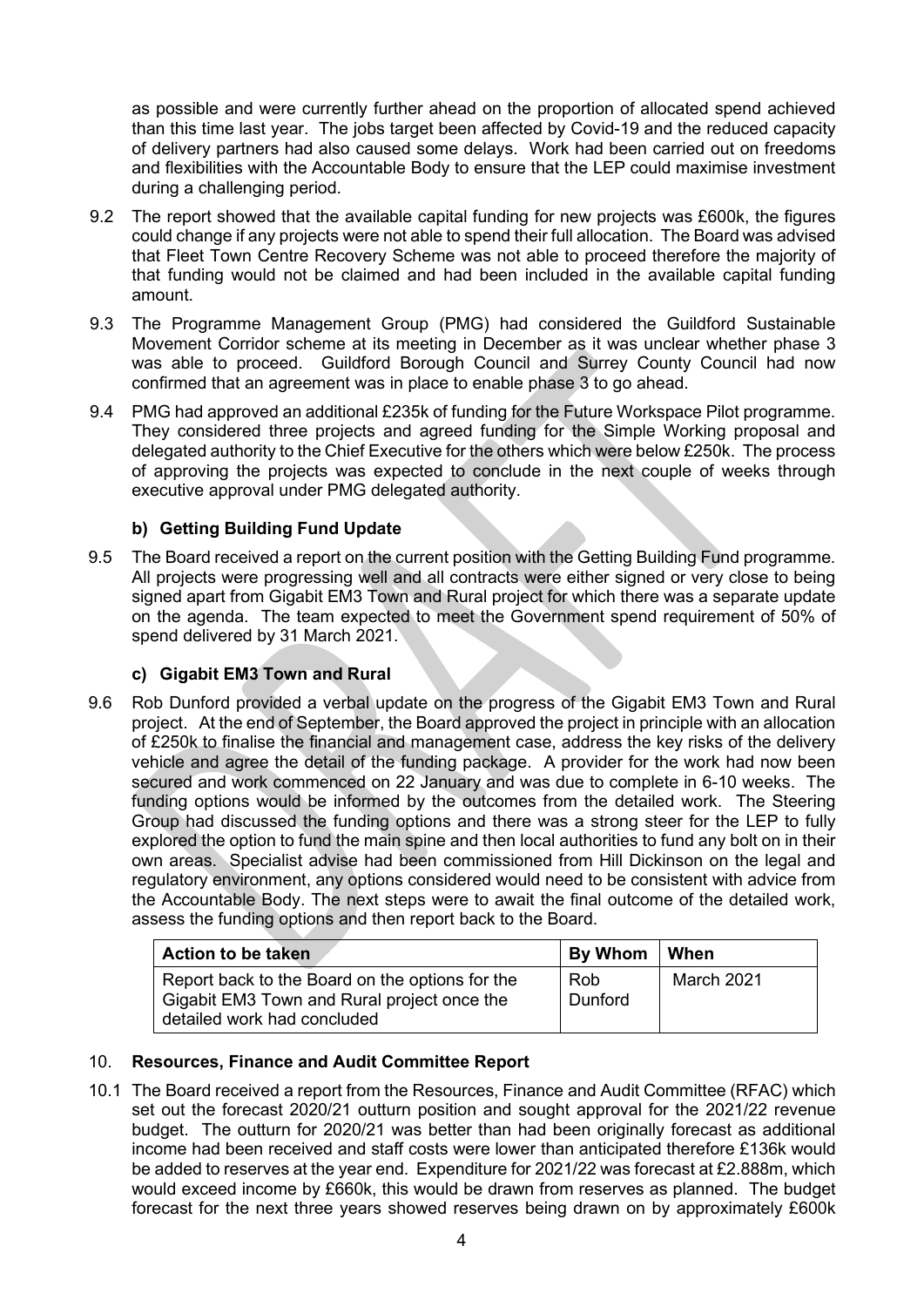year on year. This was part of an agreed policy by the board to reduce reserves. Enterprise M3 had sufficient reserves to operate until 2023/24 but the balance would fall below the minimum reserve level by 31 March 2024 on the current forecast. RFAC would continue to explore options to ensure the LEP remained financially stable over the longer term.

10.2 The Board agreed the 2021/22 revenue budget as set out in the report.

## 11. **Growth Hub Service Delivery**

11.1 The Board received a report which provided an update on the latest position on the transfer of Growth Hub staff and assets from UMi and service planning for 2021/22. The transition of the Growth Hub staff and service was on track to move inhouse from 1 April. The formal TUPE process had started through Hampshire County Council and UMI. Individual meetings were being held with the Growth Hub staff and there was an enthusiasm from the staff in anticipation of working for Enterprise M3 LEP. The Customer Relationship Management system had been identified and was due to be in place by 1 March which would be used by the whole LEP team not just the Growth Hub staff. The Board noted the update on the progress.

#### 12. **Government Plans**

13. Richard Turl provided a verbal update and advised the Board that work was taking place on the UK Shared Prosperity Fund and Levelling Up Fund and an announcement was expected on 3 March, which would include some indication on the direction of travel. There was confirmation that there would be a Government devolution white paper although timing was unclear. There was a new Secretary of State in BEIS, Kwasi Kwarteng, who was MP for Spelthorne in Enterprise M3 area.

#### 14. **Chief Executive's Report**

- 14.1 The Board received and noted the Chief Executive's report. The appointment of Kwasi Kwarteng as the Secretary of State for BEIS was significant for Enterprise M3 as he was the Spelthorne MP. Kathy Slack and Dave Axam were trying to get an appointment in his diary. There was vast amount of work being carried out on skills and working with the Growth Hubs on UK Transition and Covid support. Enterprise M3 was supporting Solent to be a Freeport with a particular push on the green agenda, there were a number of bids going forward from the South and it was likely that only one would be successful.
- 14.2 Daniel Ruiz advised that the Transport Action Group had not met over last year but a positive meeting had been held to plan how to reframe the mandate and purpose. The discussion had been on how to make a difference and add value by providing a facilitator and convening role. A fact-finding meeting was to be held with stakeholders to understand issues and how things would change in the coming years. The Group would work on understanding company and local authority strategies and try to bring together to ensure coherence.
- 14.3 Sarah Jane Chimbwandira advised that the Clean Growth Forum was meeting shortly. A review would be carried out on the membership to ensure the Forum had the right input. A forward plan would be compiled to ensure there was a link between the Board and the Forum. The Forum would look to understand where there were opportunities in the clean growth agenda and what interventions were required.
- 14.4 Barney Ely advised that there had been an increase in the number of people starting permanent jobs in last two week of December which was unusual. In January the number of permanent job registrations was higher than in January 2020.

#### 15. **Joint Leaders Board**

15.1 Rob Humby gave a verbal update on the meeting of the Joint Leaders Board held on 21 January. Rob Humby had chaired the meeting in Colin Kemp's absence. There had been a good attendance from the local authorities and the main discussion was on the LEPs current focus and joined up working. Freeports were discussed and the need to act as one voice. There was lots of support from JLB and all were happy with what the LEP was doing.